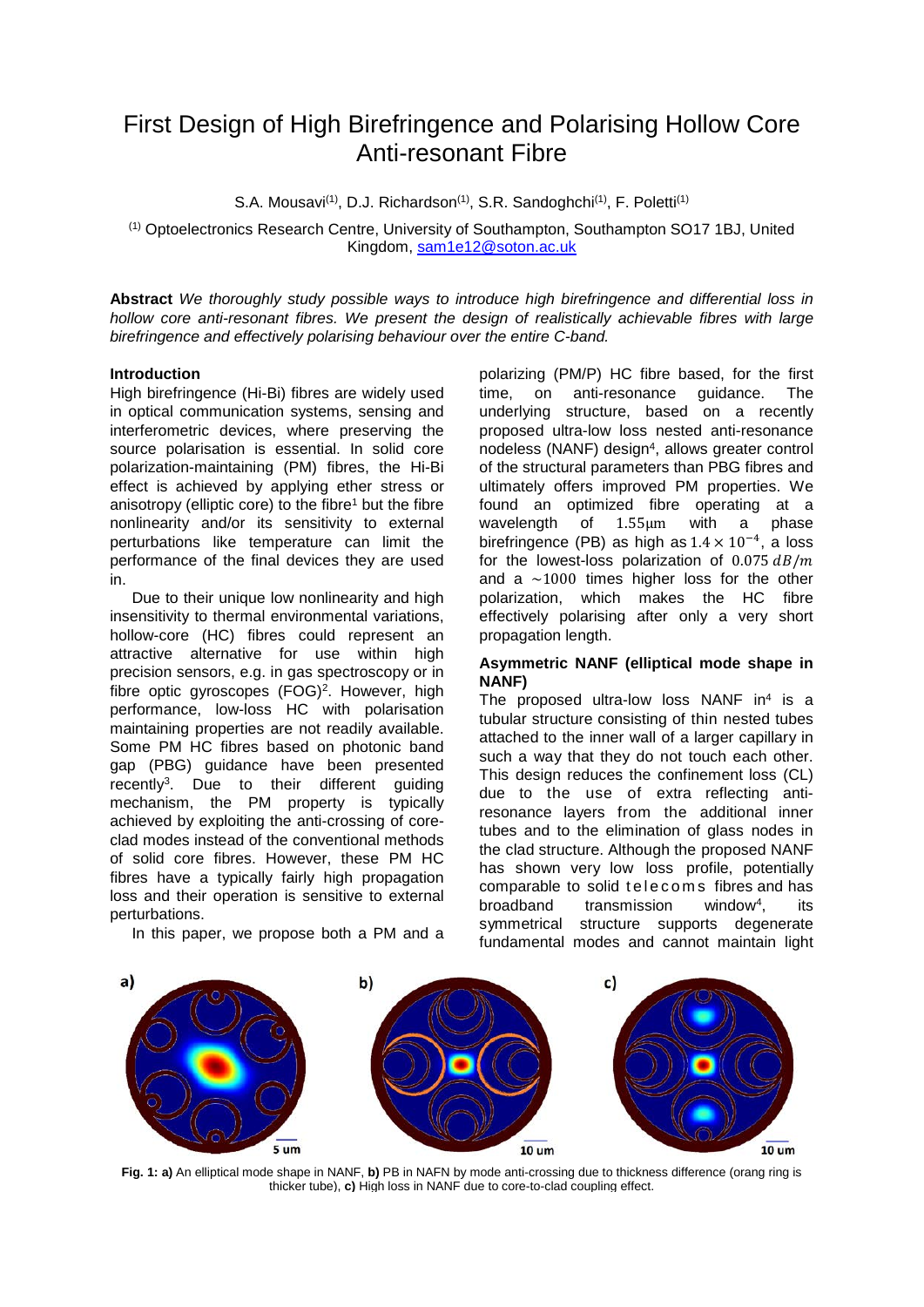

**Fig. 2:** Proposed HC PM/P NANF, **a)** Structural parameters, **b)** high-loss polarization mode, **c)** low-loss polarization mode (orang ring is thicker tube).

polarisation. In order to break the symmetry in this structure, as our first attempt, we tried following the strategy of elliptic core in solid core fibres, and modified the core shape of a six-tube NANF to an elliptic shape by reducing the size of the cladding tubes in one direction (Fig. 1.a). All simulations in this paper has been performed by a full vector finite-element based modal solver (COMSOL Multiphysics®) and using a perfectly matched layer (PML) with standard cylindrical definition5.

Although the structure shows a strongly elliptic mode profile, fibres with reasonably low loss could only achieve a PB for orthogonal polarizations of the fundamental mode (OPFM) of  $\sim$ 3 × 10<sup>-6</sup> at 1.55 $\mu$ m, which is approximately<br>two orders of magnitude lower than lower than commercially available solid core PM fibres  $({\sim}10^{-4})$ . This low PB value is due to the strong dependence of the effective refractive index of HC anti-resonance waveguide on their core size. For instance, simulation shows that PB in the range of  $10^{-5}$  at wavelength of 1.55 $\mu$ m can be achieved in a simple anti-resonant fibre formed by a single elliptical silica tube nested in a thicker outer jacket, only if the core sizes are 3 and 2um for *semi-large* and *semi-small* axis, respectively. However, with such a small core size the anti-resonance mechanism cannot prevent the field effectively from leaking out and the CL increases to more than  $400$   $dB/m$  in this case. Despite the CL reduction achievable in NANFs by adding extra inner tube, the necessity of extremely small elliptical core size to achieve acceptable PB (10−4), introduces an impractical high loss ( $\sim$ 200 dB/m) in these fibres. Thus we conclude that elliptical core is not a practical solution for HC anti-resonance fibres.

### **Mode anti-crossing PB effect in NANF**

The rapid and significant change in effective index of an air-guided mode at the edges of the anti-resonant frequency window has been used in PBG fibres to introduce PB in previous works3. Here, we use a similar effect to introduce an effective index difference in the

OPFM of a four- tube NANF. Fig.1.b shows the proposed structure, consisting of four outer tubes with two inner tubes each, and its fundamental mode profile. In this structure, the thickness of all tubes is designed for operation at anti-resonance  $(t<sub>s</sub> = 1.172 \mu m)$ , except for two of the outer tubes in one direction (shown in orange) that are designed to work at the edge of their resonance  $(t_{s1} = 1.42 \mu m)$  to introduce an effective index difference in that direction.

Here we chose a four rather than six-tube structure in order to try and achieve the smallest possible core with the largest possible separation to the outer jacket to minimise CL. By adding an extra nested tube the CL can be reduced significantly. Using a core inner diameter of  $7 \mu m$  and other structural parameters discussed in more detail later on for the fibre in Fig.3, our optimised fibre achieves a  $PB =$  $1.54 \times 10^{-4}$ , comparable to that of conventional solid PM fibres, and a loss of  $\sim 0.01$  dB/m at  $1.55 \mu m$ , which is remarkable for a HC fibre with such a small core.

We then went one step further, looking for designs that can also offer a high differential loss between polarisations. The idea is to optimize the radius of the clad tubes to achieve phase matching between core and clad guided modes and thus out couple core-fields into the cladding introducing large losses in the process. The idea was introduced to outstrip all high order modes in a symmetric NANF4; here we adapt it to operate on one of the fundamental modes only. Fig. 1.c shows a fibre where all tube thicknesses are the same. In this case both polarisations of the fundamental mode experience high loss  $(\sim 50 \text{ dB/m})$  and no birefringence can be achieved.

The solution we propose is thus to combine the anti-crossing PB effect of the fibre in Fig. 1b with the core-clad coupling loss effect of Fig. 1c. The result is a HC NANF with PM and polarizing (PM/P) ability. Fig. 2.a shows a schematic of the proposed PM/P fibre based on a four-tube NANF structure including thicker outer cladding